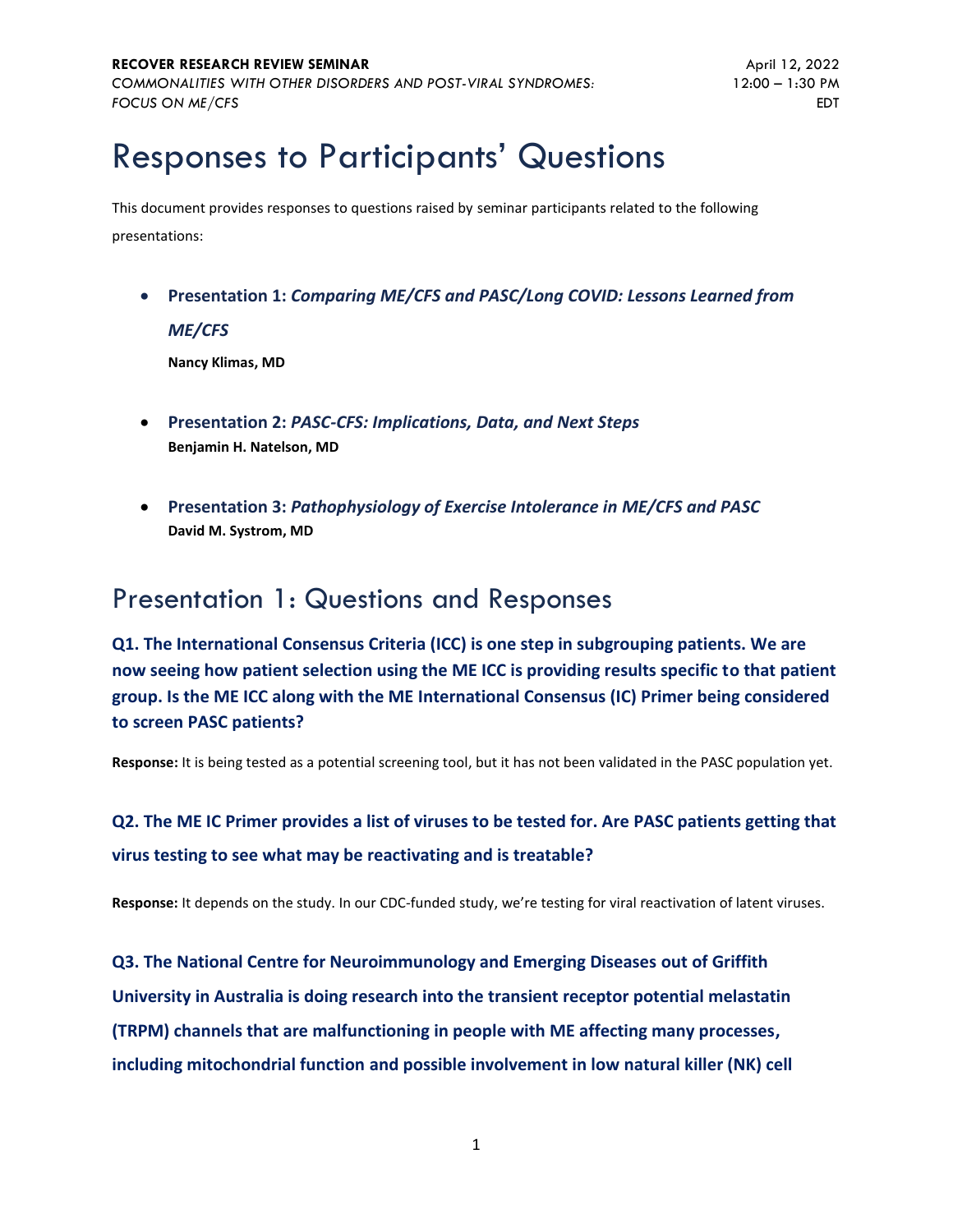## **function. Is low NK cell function seen in PASC? Is anyone doing TRPM channel research in PASC?**

**Response**: I don't know if TRPM work is being done in PASC. The ME/CFS work of the Griffith University group is excellent and it is helping sort out the underlying mechanisms for NK cell dysfunction in ME/CFS.

## **Q4. Has there been an increase in diagnosis of narcolepsy in PASC patients (the way there was an increase post H1N1 flu)?**

**Response:** We have not yet seen anything in PubMed (the published literature) that addresses this question.

#### **Q5. Have you seen any cases of ME/CFS with chronic active virus still present in the body?**

Response: Dr. John Chia<sup>1</sup> has great data on enterovirus restricted to the gastrointestinal tissue. Others have focused on herpes family viruses (HHV6, EBV, CMV) and ParvoB19. There is a lot of work published in this area, but it remains controversial. Only a few very small clinical trials are looking at this and usually only treating herpes family viruses.

## **Q6. I am interested in your slide on Mapping Active Genes to Active Pathway elements. Do the location of the points on those maps represent anything (specifically the clumps) or are they random locations to show connections between genes?**

**Response:** Each dot represents something we measured, such as a set of genes regulating something specific (for example, a cytokine) or a measured cell type (for example, an activated T cell) or a neuropeptide (for example, testosterone). The lines represent communication between these measures, and the thicker the line the stronger the connection.

### **Q7. How often have you observed Gulf War illness (GWI) and/or ME tip into amyotrophic lateral sclerosis** (**ALS)? Oversimplifying, but presumed mechanism would be chronic severe oxidative stress and neuroinflammation across time.**

<sup>1</sup> Dr. John Chia is the President of EV Med Research, Owner/Physician at Infectious Disease Med, and Assistant Professor at the UCLA School of Medicine. He is an infectious disease specialist and studies the role of enteroviral infections in Chronic Fatigue Syndrome/Myalgic Encephalomyelitis (CFS/ME). <https://www.enterovirusfoundation.org/overview>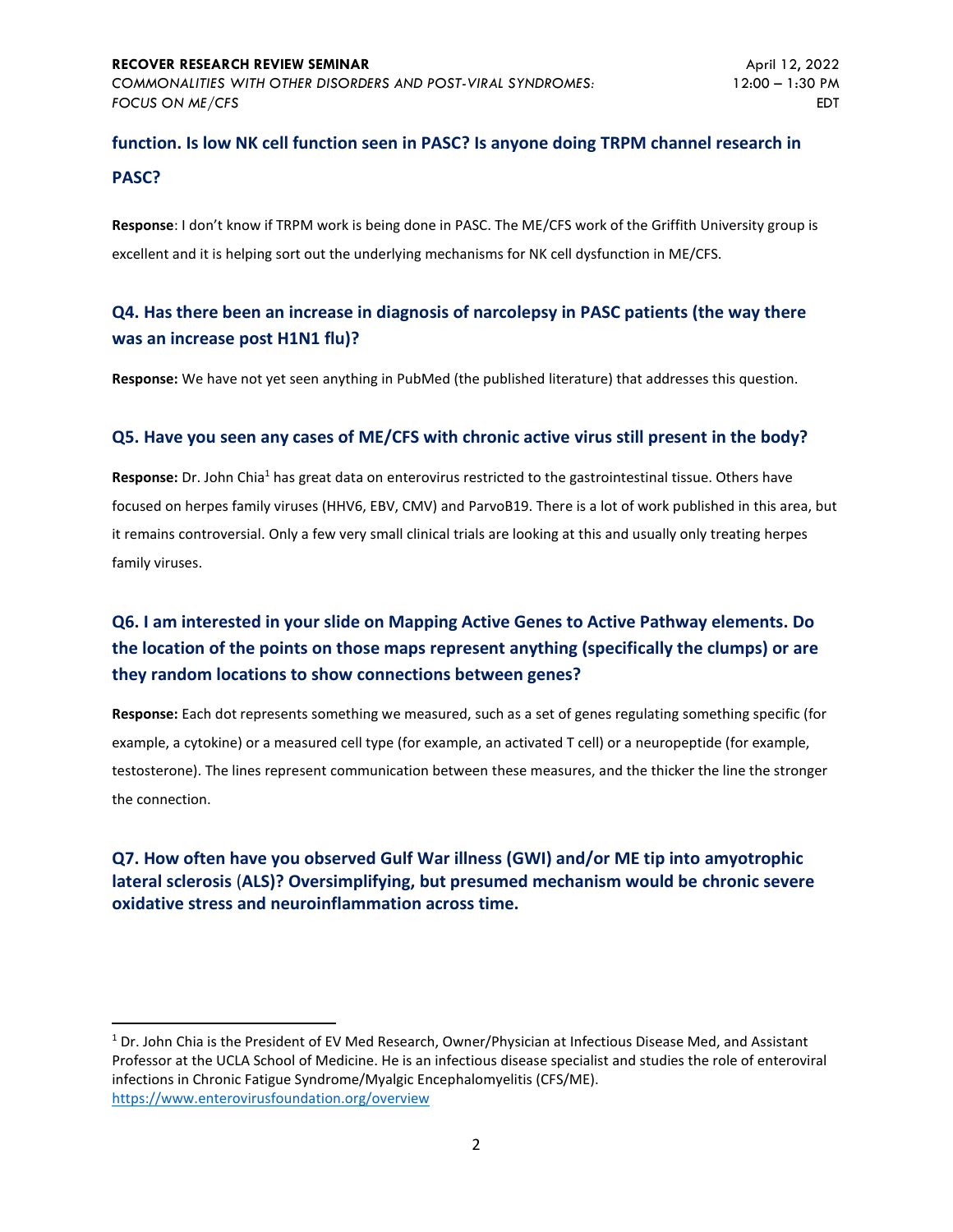#### **RECOVER RESEARCH REVIEW SEMINAR**

*COMMONALITIES WITH OTHER DISORDERS AND POST-VIRAL SYNDROMES: FOCUS ON ME/CFS*

**Response:** The ALS cases in the GWI patients tended to appear in the first 10 to 15 years after the toxic exposures, which is the same as brain cancer. It's rare, but a real worry. What we are worrying about now is neurodegenerative illness, such as Parkinson's disease, as it's been 31 years since the Gulf War.

#### **Q8. Why are we assuming that Long COVID is post viral and not viral persistence?**

**Response:** We don't know. It's too early in PASC research to determine if there is a large group or subgroup that have viral persistence.

## Presentation 2: Questions and Responses

#### **Q10. What is the tragus device called?**

**Response:** The device is called a parasym. It's available in the UK or EU without a prescription.

**Q11. Assuming post-exertional malaise (PEM) reflects an underlying pathology, one might expect study participants who experience PEM would show different results from those who do not. Have you subsetted your ME/CFS cohorts to analyze the differences in these two subsets? If so, what did you see?**

**Response:** Nearly all our ME/CFS patients have PEM. We're using a wrist-mounted computer to capture activity and symptoms and should be able to use these data to correlate with PEM and with symptom burden.

**Q12. You have a number of encouraging hypotheses that involve impairments mitochondrial dysfunction, poor oxygen extraction, hyperventilation—and you are testing therapies such as vagus nerve stimulation. I know it's still early, but given what you know, would you say there may be existing therapies or medications that will be effective treatments? Or does someone have to invent something from scratch? And will there ever be a "cure" or do you see a future of "managing symptoms"?**

**Response:** Right now, in my practice, I spend a lot of time with each patient to try to arrive at a personalized approach to their problem. We apply the same approach with PASC as with ME/CFS, as I've described in my book, *Your Symptoms Are Real*. Right now, there is no FDA-approved treatment for either PASC or CFS, but that doesn't stop our efforts.

**Q13. Assuming the vagus nerve modulation approach works, what do you think is the underlying mechanism of the pathophysiology of the vagus nerve/or other neurologic dysfunction?**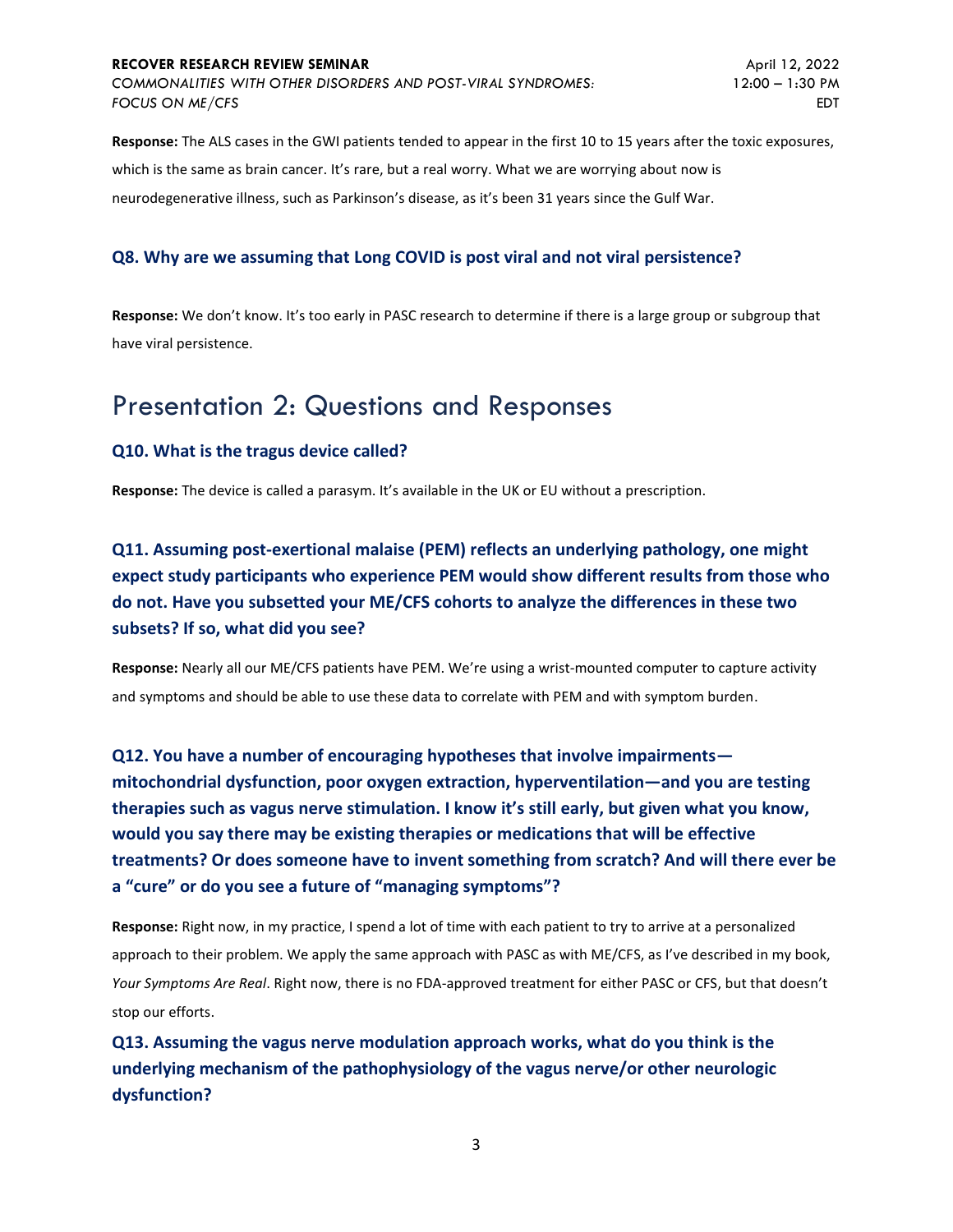#### **RECOVER RESEARCH REVIEW SEMINAR**

*COMMONALITIES WITH OTHER DISORDERS AND POST-VIRAL SYNDROMES: FOCUS ON ME/CFS*

**Response:** We don't know a lot about fatigue. However, with pain, descending pathways controlling pain are affected so they do not work well, so individuals with ME/CFS and fibromyalgia have whole body pain. We believe the vagus nerve modulation targets those areas and opens up systems that are blocked. Descending pathways controlling pain are ameliorated by treatment.

### **Q14. What kind of efforts are currently made to understand how to treat post-exertional malaise?**

Response: Donna Mancini<sup>2</sup> has conducted a trial to raise eTCO2 in patients with heart failure by practicing breathing against resistance, using a rethreshold IMT breathing device or an N-95 mask covered with a cloth mask. No trials have yet been done in PASC.

### **Q15. How [do you] distinguish ongoing memory problems, etc., due to CFS versus onset of Alzheimer's disease?**

**Response:** The neuropsychological deficiencies in Alzheimer's disease are distinct from those seen in CFS.

#### **Q16. How do you differentiate clinically POTS and ME/CFS?**

**Response:** POTS and orthostatic hypocapnia are evidence of orthostatic intolerance (OI), which can be a part of CFS. Many CFS patients have OI. What we don't know is the number of patients who have POTS who do not have CFS. However, many young people have markedly elevated heart rates with standing or leaning but do not experience any symptoms. We would not make the diagnosis of OI unless the patient reports feeling ill when upright and not moving.

## Presentation 3: Questions and Responses

### **Q17: VO2 peak is reduced in the dyspnea group in your preload study. What are the preload values at the same VO2 (or work rate) rather than at peak?**

**Response:** VO2 is low at rest and throughout incremental exercise.

#### **Q18. Is dyspnea something that in ME can be intermittent? If so, what does this mean?**

<sup>&</sup>lt;sup>2</sup> Dr. Donna M. Mancini is a professor of medicine and cardiology, and population health science and policy at the Icahn School of Medicine at Mount Sinai. She is a heart failure and transplant cardiologist who conducts clinical research focused on heart failure, exercise physiology, risk stratification for selection of heart transplant and LVAD candidates, and novel post-transplant immune therapy and care.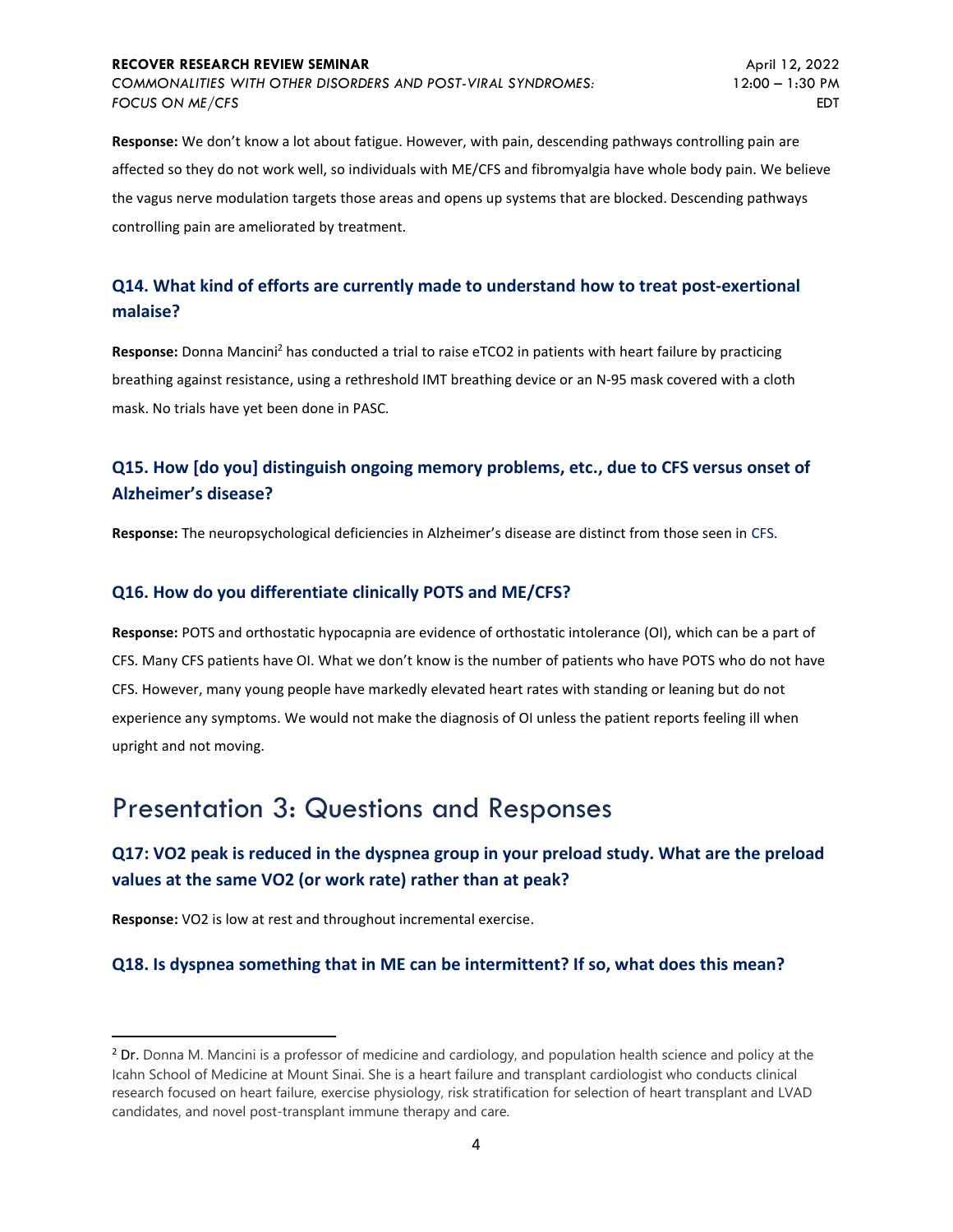#### **RECOVER RESEARCH REVIEW SEMINAR**

*COMMONALITIES WITH OTHER DISORDERS AND POST-VIRAL SYNDROMES: FOCUS ON ME/CFS*

**Response:** Yes, and it can track with other indices of dysautonomia; for example, high heart rate and low blood pressure.

## **Q19. What is the current hypothesis on the mechanisms causing sudden hyperventilation, in PASC for instance, in people previously not hyperventilating?**

**Response:** We don't know, but it's an area ripe for research and treatment. Presumably, that hyperventilation relates to dyspnea as one of the PASC symptoms. Some of the other diseases we've talked about are associated with hyperventilation. In mitochondrial disease, hyperventilation is ubiquitous. In all forms of heart failure and pulmonary disease where there is a component of impaired oxygen delivery, there is also hyperventilation. That signal may come from the periphery. What may be at play in some of these patients is muscle metaboreflex.

## All Presenters: Questions and Responses

#### **Q20. How can one treat hyperventilation?**

**Responses:**

- **Dr. Systrom:** We need to know the cause first. There has been some luck with sertraline.
- **Dr. Klimas:** There are different reasons for hyperventilation. If the underlying acid base balance in the patient is normal, then I would recommend exercises like the Buteyko method to retrain the underlying regulatory signals. Another similar breathing method, vagal breathing, emphasizes working the diaphragm and can help retone the vagal nerve and in turn help improve the sympathetic/parasympathetic balance.

## **Q21. What steps are being taken—or will be taken—to drive the results of PASC/PASC-CFS studies to further ME/CFS research and to help treat ME/CFS patients in a timely manner?**

#### **Responses:**

- **Dr. Systrom:** Although one would hesitate to use the term, if there is any silver lining of Long COVID, it has helped with research funding that will help both ME/CFS and PASC.
- **Dr. Klimas:** I'm hopeful that PASC investigators will learn the benefit of including ME/CFS control groups in their studies. We have had very few clinical trials in this field, and there are so many things we could be doing. I'm hopeful that pharmaceutical industries and funding agencies will see through PASC how people's lives are impacted when they have diseases like this.
- **Dr. Natelson:** The silver lining of Long COVID for me is that ME/CFS is recognized as real. Those of us who have cared for these patients for decades know it's real, but there's an avalanche of research coming down the pike.